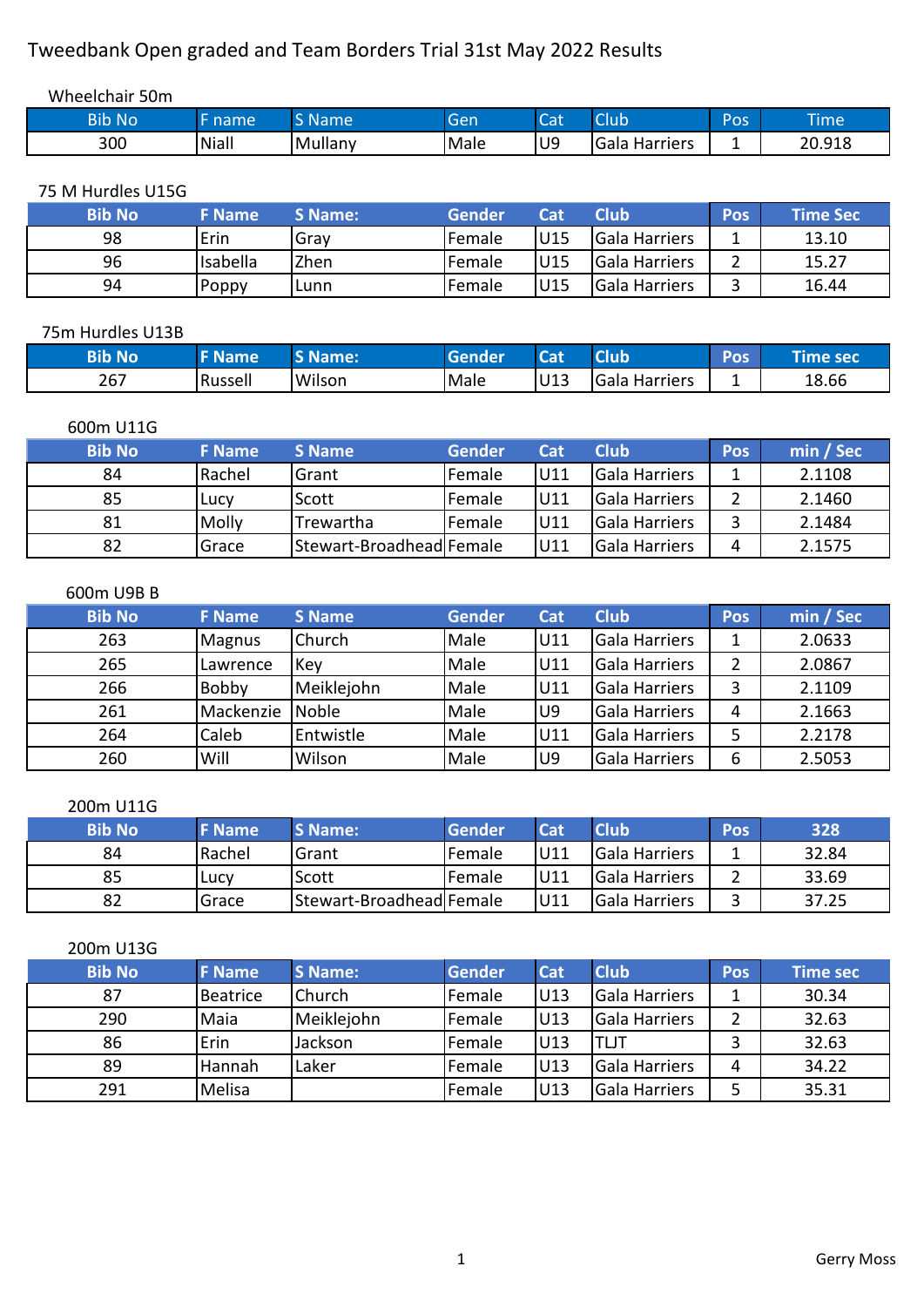## Tweedbank Open graded and Team Borders Trial 31st May 2022 Results

| 200m U15G     |               |                |        |                 |                      |            |           |
|---------------|---------------|----------------|--------|-----------------|----------------------|------------|-----------|
| <b>Bib No</b> | <b>F</b> Name | <b>S</b> Name: | Gender | Cat             | <b>Club</b>          | <b>Pos</b> | Time sec. |
| 98            | Erin          | Grev           | Female | U15             | Gala Harriers        |            | 28.20     |
| 93            | Tess          | Renwick        | Female | U <sub>15</sub> | ITLJT                |            | 29.95     |
| 97            | Ava           | Richardson     | Female | U <sub>15</sub> | Gala Harriers        | 3          | 31.20     |
| 96            | Isabella      | <b>Zhen</b>    | Female | U <sub>15</sub> | <b>Gala Harriers</b> | 4          | 31.86     |
| 94            | Poppy         | ILunn          | Female | u15             | Gala Harriers        |            | 34.00     |

#### 200m U11 B

| <b>Bib No</b> | <b>F</b> Name | S Name:       | Gender      | Cat | <b>Club</b>          | <b>Pos</b> | Time sec |
|---------------|---------------|---------------|-------------|-----|----------------------|------------|----------|
| 265           | ILawrence     | <b>Kev</b>    | <b>Male</b> | U11 | <b>Gala Harriers</b> |            | 33.12    |
| 263           | <b>Magnus</b> | <b>Church</b> | <b>Male</b> | U11 | <b>Gala Harriers</b> |            | 33.89    |
| 266           | <b>Bobby</b>  | Meiklejohn    | <b>Male</b> | U11 | <b>Gala Harriers</b> |            | 34.46    |
| 264           | Caleb         | Entwistle     | <b>Male</b> | U11 | <b>Gala Harriers</b> | л          | 34.75    |

#### 200m U13B

| <b>Bib No</b> | <b>F</b> Name | <b>S</b> Name: | Gender      | Cat  | <b>Club</b>          | Pos | Time sec \ |
|---------------|---------------|----------------|-------------|------|----------------------|-----|------------|
| 269           | .Robert       | Horton         | <b>Male</b> | IU13 | <i>I</i> Moorfoot    |     | 28.67      |
| 270           | Cameron       | Tunmore        | <b>Male</b> | IU13 | lGala Harriers       |     | 32.52      |
| 267           | Russell       | Wilson         | <b>Male</b> | IU13 | <b>Gala Harriers</b> |     | 32.84      |

#### 200m U15B

| <b>Bib No</b> | <b>F</b> Name | <b>S Name:</b> | <b>Gender</b> | いっす | <b>Club</b>   | Pos | <b>Time secve</b> |
|---------------|---------------|----------------|---------------|-----|---------------|-----|-------------------|
| 282           | <b>Ross</b>   | Christie       | <b>Male</b>   | U15 | Gala Harriers | --  | 25.58             |
| 281           | Corey         | Cruddas        | Male          | U15 | Gala Harriers | -   | 26.33             |

#### 200m U17B

| <b>Bib No</b> | <b>Name</b> | <b>S Name:</b> | Gender      | ا ہے۔ | <b>Club</b>   | Pos | Time sec |
|---------------|-------------|----------------|-------------|-------|---------------|-----|----------|
| 287           | Louis       | Whyte          | <b>Male</b> | U17   | Moorfoot      |     | 23.94    |
| 289           | Ewan        | Christie       | Male        | U17   | Gala Harriers | _   | 25.18    |

#### 1500m U13G

| <b>Bib</b> | <b>F</b> Name | <b>S</b> Name | <b>Gender</b> | <b>Cat</b> | <b>Club</b>   | Pos | min / Sec |
|------------|---------------|---------------|---------------|------------|---------------|-----|-----------|
| 88         | Nina          | McDowell      | Female        | U13        | Moorfoot      |     | 5.3821    |
| 90         | Isabella      | Moran         | Female        | U13        | Moorfoot      |     | 5.4286    |
| 1500 U15G  |               |               |               |            |               |     |           |
| <b>Bib</b> | <b>F</b> Name | <b>S</b> Name | <b>Gender</b> | <b>Cat</b> | <b>Club</b>   | Pos | min / Sec |
| 95         | Kirsty        | Rankine       | Female        | U15        | Gala Harriers |     | 5.0875    |
| 97         | Ava           | Richardson    | Female        | U15        | Gala Harriers | 2   | 5.3313    |
| 92         | Elise         | Field         | Female        | U15        | Gala Harriers | 3   | 5.3970    |

#### 1500m U17F

| <b>Bib</b> | <b>F</b> Name | <b>S</b> Name | Gender | Cat | <b>Club</b> | Pos | min / Sec |
|------------|---------------|---------------|--------|-----|-------------|-----|-----------|
| 258        | Lola          | lLockver      | Female | U17 | Moorfoot    |     | 5.0766    |
| 257        | Elena         | <b>Lee</b>    | Female | U17 | Moorfoot    |     | 5.1200    |
| 256        | Sabine        | Jefcoate      | Female | U17 | Moorfoot    |     | 5.2785    |